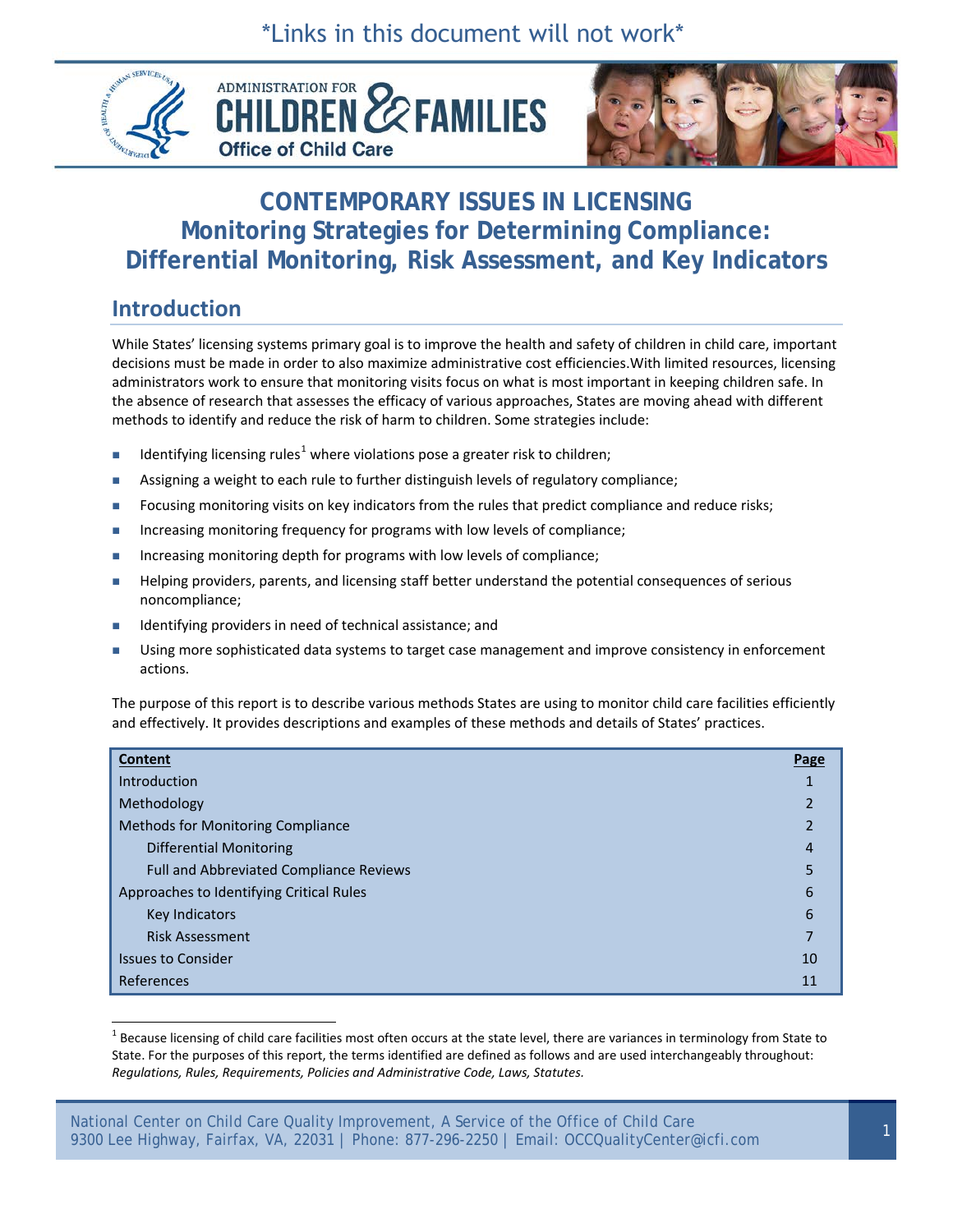## **Methodology**

 $\overline{a}$ 

To support the Office of Child Care's goal of children served in safe, healthy child care settings, the National Center on Child Care Quality Improvement (NCCCQI) contracted with a group of nationally-recognized consultants with expertise in administering and researching licensing systems to prepare a series of written reports about critical licensing issues.

The information provided in these reports was obtained by surveying and interviewing representatives of state licensing agencies in nine States: **CT, FL, GA, NC, OH, OK, TX, UT,** and, **WA**. The States selected are not a representative sample but were chosen based on the consultants' knowledge that they are implementing effective and innovative practices which may be helpful to other state licensing agencies. Additionally, an effort was made to achieve some degree of geographic representation through the States selected.

Licensing personnel from the nine States selected first completed a written survey instrument and then spoke with the consultants in a telephone interview. All individuals interviewed were licensing agency directors or top-level administrators.

Information from *Research Brief #1: Trends in Child Care Center Licensing Regulations and Policies for 2011* (NCCCQI, 2013) and *The 50-State Child Care Licensing Study: 2011-2013 Edition* (National Association for Regulatory Administration [NARA], 2013) are also included to provide national data and context to the information gathered from the nine States. Both of these reports include data gleaned from a national survey of licensing agencies conducted by NARA. Responses to the NARA survey were received from licensing agencies in all 50 States and the District of Columbia.<sup>[2](#page-1-0)</sup>

# **Methods for Monitoring for Compliance**

In an effort to ensure the health and safety of children in child care facilities, States seek to identify and assess the risk of harm to children and increase monitoring in programs with lower levels of compliance. At the same time, state licensing agencies need to make the most efficient and effective use of available, and often shrinking, resources.

NARA, in *Recommended Best Practices for Human Care Regulatory Agencies* (2009), presents the characteristics of a strong licensing agency, including:

Maintains a research-based risk-assessment method whereby industry-wide and facility-specific risks, including both immediate and cumulative risks, are identified and prioritized; focuses inspections and technical assistance accordingly; and, applies the agency's enforcement continuum systematically to avert or abate priority risks, to build consistent compliance, and to improve overall consumer protection across all relevant domains. (p. 6)

 $<sup>2</sup>$  In the NCCCQI and NARA reports, and in this report, the District of Columbia is included in state counts and not listed</sup> separately.

<span id="page-1-0"></span>National Center on Child Care Quality Improvement, A Service of the Office of Child Care 9300 Lee Highway, Fairfax, VA, 22031 | Phone: 877-296-2250 | Email: OCCQualityCenter@icfi.com <sup>2</sup>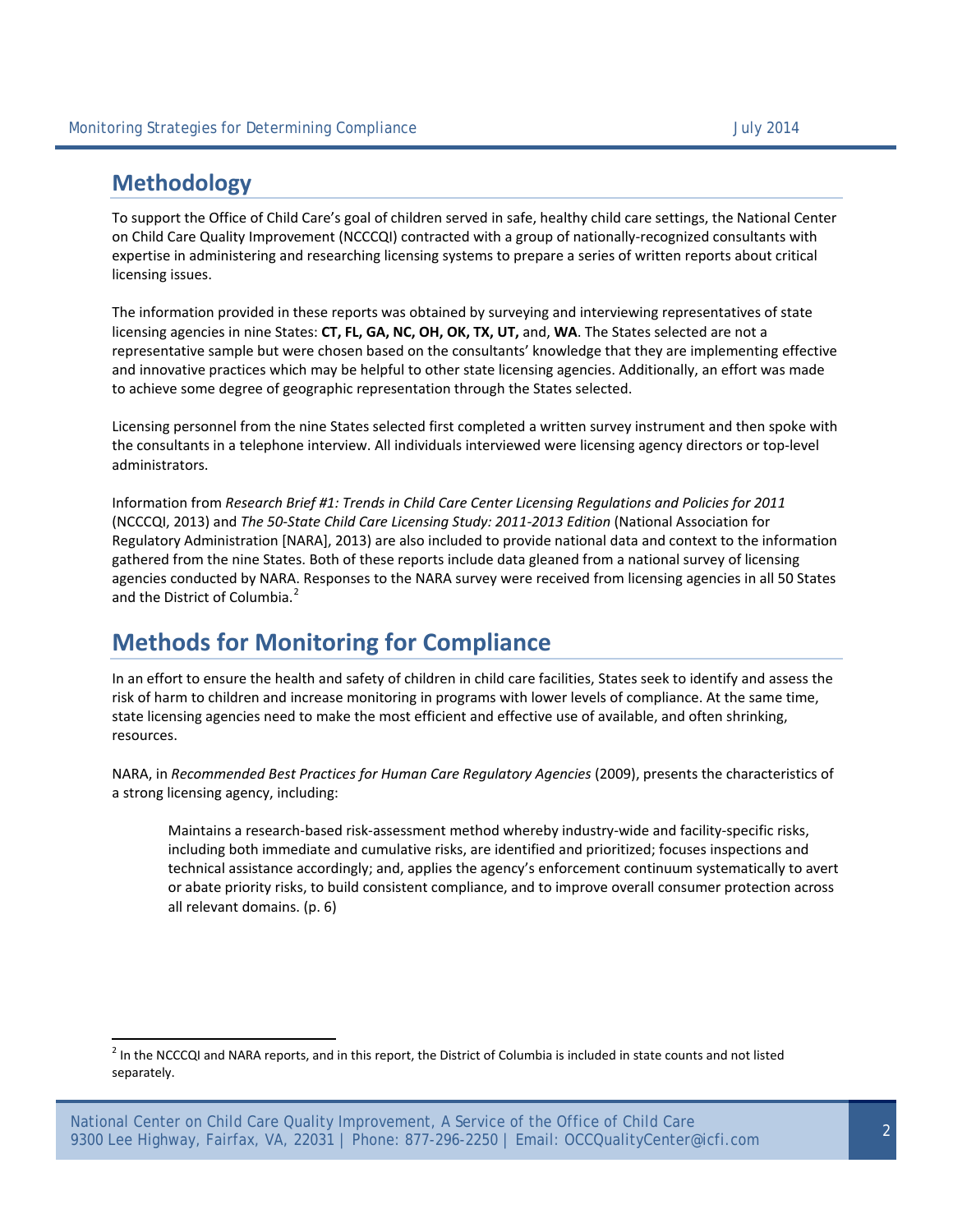There are a variety of methods that many States are using, often in combination, in their monitoring and enforcement of licensing rules and regulations. This report explores these methods:

- **Differential Monitoring:** A regulatory method for determining the *frequency or depth of monitoring* based on an assessment of a facility's history of compliance with rules;
- **Full and Abbreviated Compliance Reviews:** Conducting an inspection by monitoring *all rules* (full review) or a *selected set of rules* (abbreviated review);
- **Risk Assessment:** An approach that focuses on identifying and monitoring those rules that place children at *greater risk of mortality or morbidity* if violations or citations occur; and
- **Key Indicators:** An approach that focuses on identifying and monitoring those rules that statistically predict compliance with all the rules.



Note: This graphic is adapted from a graphic developed by Dr. Richard Fiene and used in: Fiene, R. (2013) Differential monitoring logic model and algorithm (DMLMA: A new early childhood program quality indicator model (ECPQIM4)© for early care and education regulatory agencies, Middletown, PA: Research Institute for Key Indicators.

The relationship among these methodologies is often confused, partly because of varying definitions. The graphic below explains the relationship of the methodologies with differential monitoring as the overarching approach and risk assessment and key indicators as types of abbreviated compliance.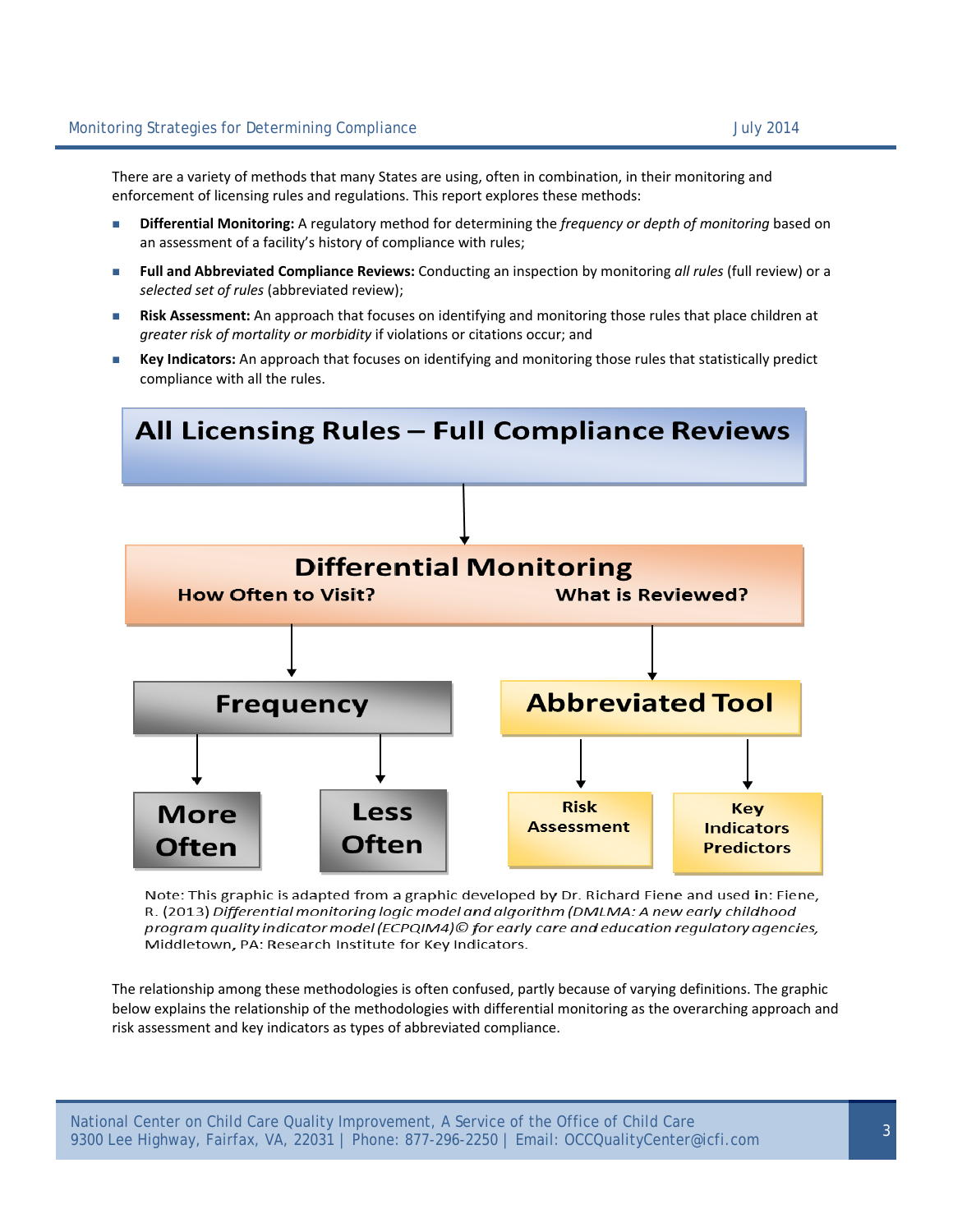## *Differential Monitoring*

Differential monitoring is a regulatory method for determining the frequency or depth of monitoring based on an assessment of a facility's history of compliance with licensing rules. A differential monitoring system can be used to recognize a provider's strong record of licensing compliance with abbreviated or less frequent inspections if there have been no serious violations for a period of time. For providers with rule violations and compliance issues, licensing agencies can use differential monitoring to focus more attention on those facilities with additional monitoring visits, targeting visits on the

#### **Why Use Differential Monitoring?**

- Increase monitoring frequency for programs with low levels of compliance;
- I Identify providers in need of technical assistance;
- Recognize programs with strong compliance records with abbreviated inspections; and
- **Use staff resources efficiently.**

problem areas, and providing technical assistance. When inspections are focused on a subset of rules, States often have an option for licensing staff to conduct a full review when necessary.

In its analysis of licensing trends, NCCCQI (2013) noted that more than 50 percent of States report having a method for determining the frequency or depth of monitoring based on an assessment of compliance with regulations. *The number of States using differential monitoring increased significantly from 11 States in 2005 to 26 States in 2011.*

### **Differential Monitoring Policies in Oklahoma**

**Oklahoma** increases the number of monitoring visits from the required three annual visits if there is a pattern of noncompliance. Technical assistance is provided during all visits as needed. According to the Oklahoma Department of Human Services' (2012) policies:

After each monitoring visit, licensing staff enter the monitoring frequency plan… [in] the licensing database. Any changes in the monitoring plan must be reviewed by the supervisor. Examples of the required number of visits include:

- One visit per year for inactive child care centers, part-day, or school-age facilities;
- Two visits per year for part-year programs;
- **Three visits per year for facilities with a history of compliance;**
- Six visits per year for applications, six-month permits, and changes in facility class except a large FCC home changing to a FCC home; and
- **Twelve visits per year for seriously noncompliant facilities.**

On occasions when licensing staff visit a facility between monitoring visits for purposes such as picking up paperwork, providing consultation on a specific issue, or verifying a required repair or purchase, a full monitoring visit is not required and the visit is not counted toward the required number of visits. If numerous, repeated or serious noncompliance is observed during the visit, a complete monitoring visit is conducted. If caseloads prevent licensing staff from conducting the required number of monitoring visits, the supervisor consults with the staff on case management, and the number of required visits may be reduced if approved by the regional program manager. This adjustment is approved and documented in the case record by the supervisor. Required visits to nonproblematic licensed facilities may be reduced by one visit per year for no longer than a one-year period. More information about *340:110-1-9. Case Management, Instructions to Staff*, is available at http://www.okdhs.org/library/policy/oac340/110/01/0009000.htm.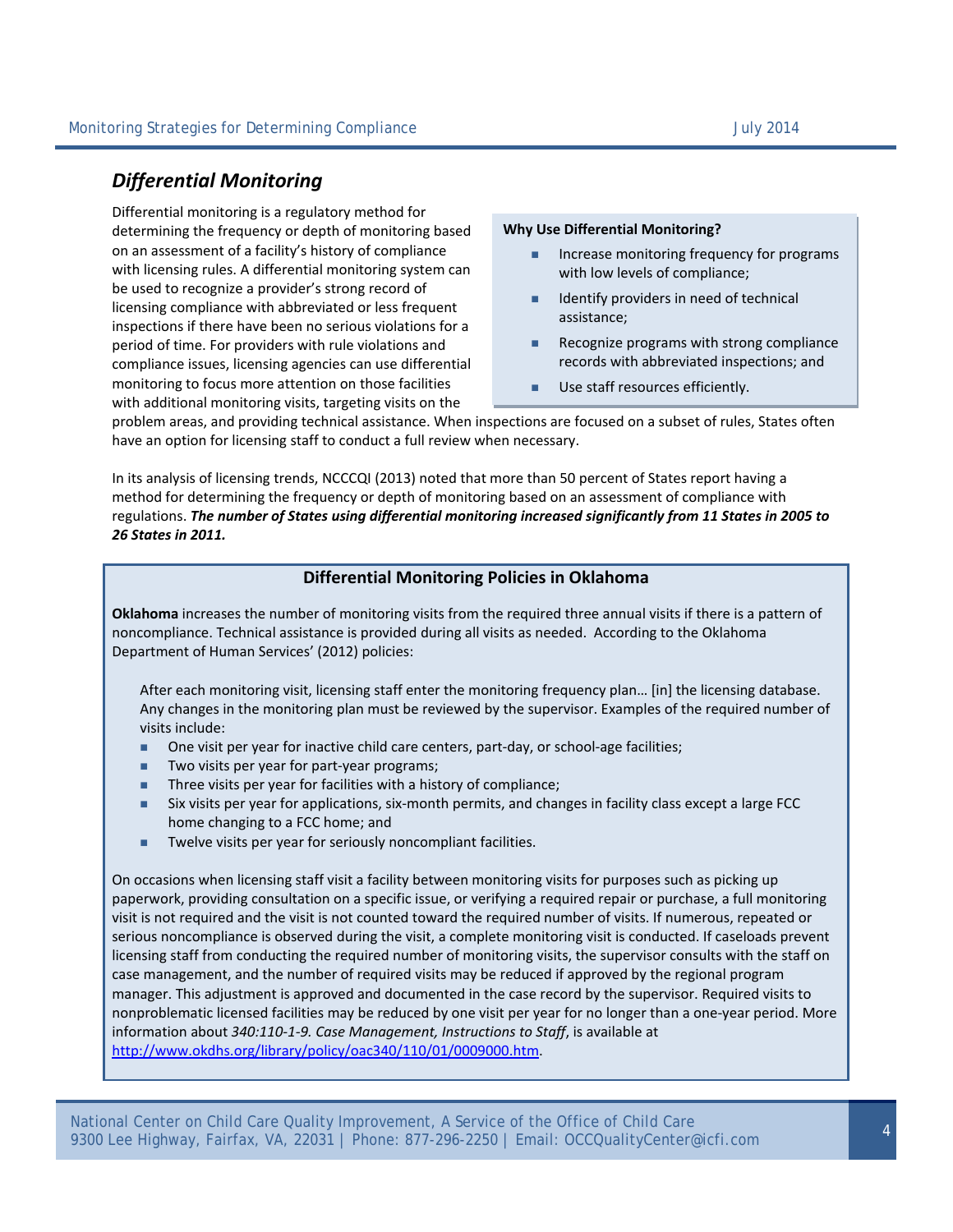### *Full and Abbreviated Compliance Reviews*

States generally conduct **full compliance reviews** during monitoring visits where all possible areas of regulatory compliance are measured and every rule is checked for compliance. According to NARA (2013), States typically conduct a full compliance review of programs every  $1 - 2$  years, most often as part of the license renewal process.

A growing number of States are using an **abbreviated compliance review** to conduct at least some inspections. NCCCQI (2013) reported that more than 55 percent of States in 2011 were using abbreviated compliance reviews for some inspections, mostly during routine compliance reviews.

States have different approaches to deciding if and when to use an abbreviated compliance form. NARA (2013) reported that in 2011, most of the States that use abbreviated compliance forms had policies on when to switch from an abbreviated compliance review to a full compliance review. The following examples illustrate how States determine when to use full and abbreviated compliance reviews:

 **Florida** inspects centers a minimum of three times per year and family child care (FCC) homes two times per year. As part of the 1996 WAGES Act, the Florida Legislature directed the Department of Children and Families and local licensing agencies to develop and implement an abbreviated inspection plan for child care facilities based on certain statuatory criteria. Florida has an automated child care inspection system that tracks violation data and identifies the providers eligible for abbreviated inspections. Eligible providers have had no Class I or Class II (most serious) violations for two consecutive years. If violations are found during an abbreviated visit, the provider is no longer eligible to be monitored using the shorter form and must have a full compliance review. Florida's laws about conducting abbreviated inspections are available in *2013 Florida Statutes Sections 402.26 – 402.319 Child Care* at http://nrckids.org/default/assets/File/StateRegs/FL/FL\_Statutes\_402\_26-402\_319\_Child\_Care.pdf.

 The **Georgia** licensing agency conducts a minimum of two visits per year, including a licensing study and a monitoring visit. The *licensing study* is a full inspection using an inspection form that includes all rules, with the core rules highlighted (see page 8 for more detail). *Monitoring visits* involve the use of an abbreviated form that only includes the core rules.

- **North Carolina's** state statute requires that all providers are inspected by the licensing agency at least once per year, in addition to annual inspections by local or state health and fire inspection agencies. For programs to receive an abbreviated monitoring visit, they must have a four- or five-star license and a compliance score of 85 percent over the past 18 months prior to the scheduled visit date. In the rated license system, higher star levels are obtained by meeting additional requirements related to program quality standards and education levels of staff. "Chapter 110 Child Care Facilities," in *North Carolina General Statutes* (2013) is available at http://nrckids.org/default/assets/File/StateRegs/NC/07-13%20Article%207.pdf.
- **T**e**xas** inspectors and investigators determine which standards to evaluate prior to the inspection but have the ability to add standards during the inspection, if needed. All standards must be evaluated at least once every two years. Standards may be re-evaluated as a result of investigations, follow up on previous deficiencies, or as part of a corrective action. Texas policies on Preparing for Inspections are in Section 4140 in the Texas' *Licensing Policy and Procedures Handbook* at

http://www.dfps.state.tx.us/handbooks/Licensing/Files/LPPH\_pg\_4000.asp#LPPH\_4140.

 **Utah** inspects centers and FCC homes twice a year. All providers receive an abbreviated unannounced compliance review and a full announced compliance review annually. All of Utah's announced (full) and unannounced (abbreviated) inspection checklists are available on its Web site at http://health.utah.gov/licensing/centerinspectionchecklists.htm (centers) and at http://health.utah.gov/licensing/HomeInspectionChecklists.htm (FCC homes).

National Center on Child Care Quality Improvement, A Service of the Office of Child Care 9300 Lee Highway, Fairfax, VA, 22031 | Phone: 877-296-2250 | Email: OCCQualityCenter@icfi.com <sup>5</sup>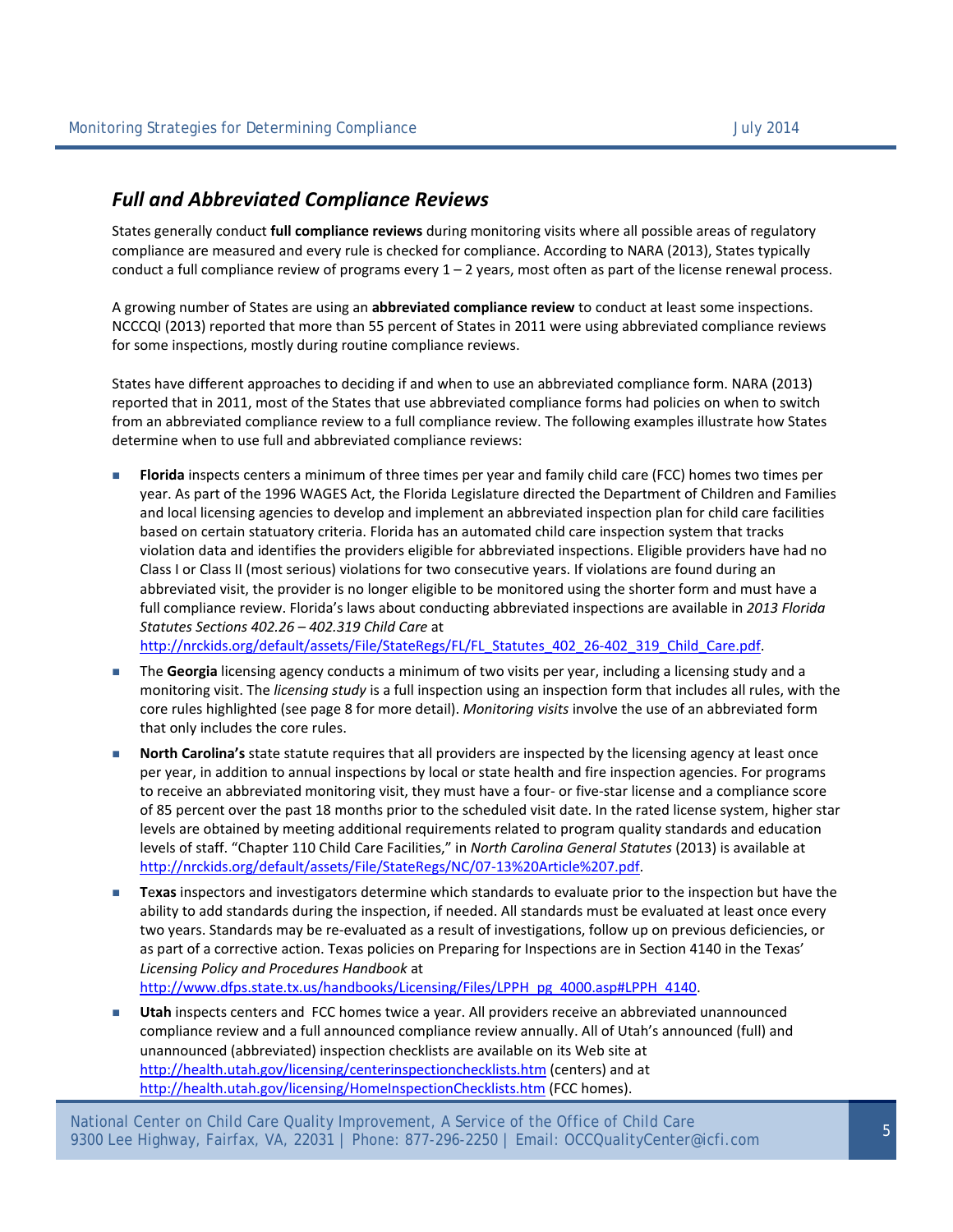# **Approaches to Identifying Critical Rules**

Often differential monitoring involves monitoring programs using a subset of the licensing rules to determine compliance. There are two methods that States have used to identify these critical rules:

- **Key Indicators:** An approach that focuses on identifying and monitoring those rules that *statistically predict compliance* with all the rules; and
- **Risk Assessment:** An approach that focuses on identifying and monitoring those rules that place children at *greater risk of mortality or morbidity* if violations or citations occur.

Focusing on specific rules, whether through a key indicator or risk assessment process or a combination of both, can assit the licensing agency to:

- **IMPLEMENTE A differential monitoring policy;**
- Guide case management such as targeted technical assistance or witnessed visits;
- Determine enforcement actions based on categories of violations; and
- **Assist families in better understanding the potential impact of noncompliance on their child's care.**

### *Key Indicators*

Here we describe the key indicator approach, where States identify those rules that **statistically predict overall compliance**. A methodology for key indicators was developed by Dr. Richard Fiene at Pennsylvania State University. Dr. Fiene (2014) states that "if a program is 100% in compliance with the Key Indicators, the program will also be in substantial to full compliance with all rules. The reverse is also true in that if a program is not 100% in compliance with the Key Indicators, the program will also have other areas of non-compliance with all the rules." (p. 3)

The indicator methodology was based on research to study the impact of child care quality on children's development and the relationship between program quality and compliance with state licensing rules (Fiene, 2013). Several conducted in Pennsylvania in the 1980s found that programs in substantial compliance with licensing rules had better quality than those with 100% compliance (with a focus on recordkeeping), which led to including more program items in licensing rules. The studies supported greater use of indicators to save monitoring time and permit more technical assistance and consultation on quality improvement (Fiene, 1986, Kontos & Fiene, 1987).

The key indicators approach is often used to determine the rules to include in an abbreviated inspection form or checklist. Some States have worked with Dr. Fiene to implement his statistical methodology; however, other States have determined indicators by reviewing their rules and choosing by consensus those considered most critical to protecting children's health and safety. In addition, States that use key indicators often include a few additional rules in their inspections, based on level of risk or random selection.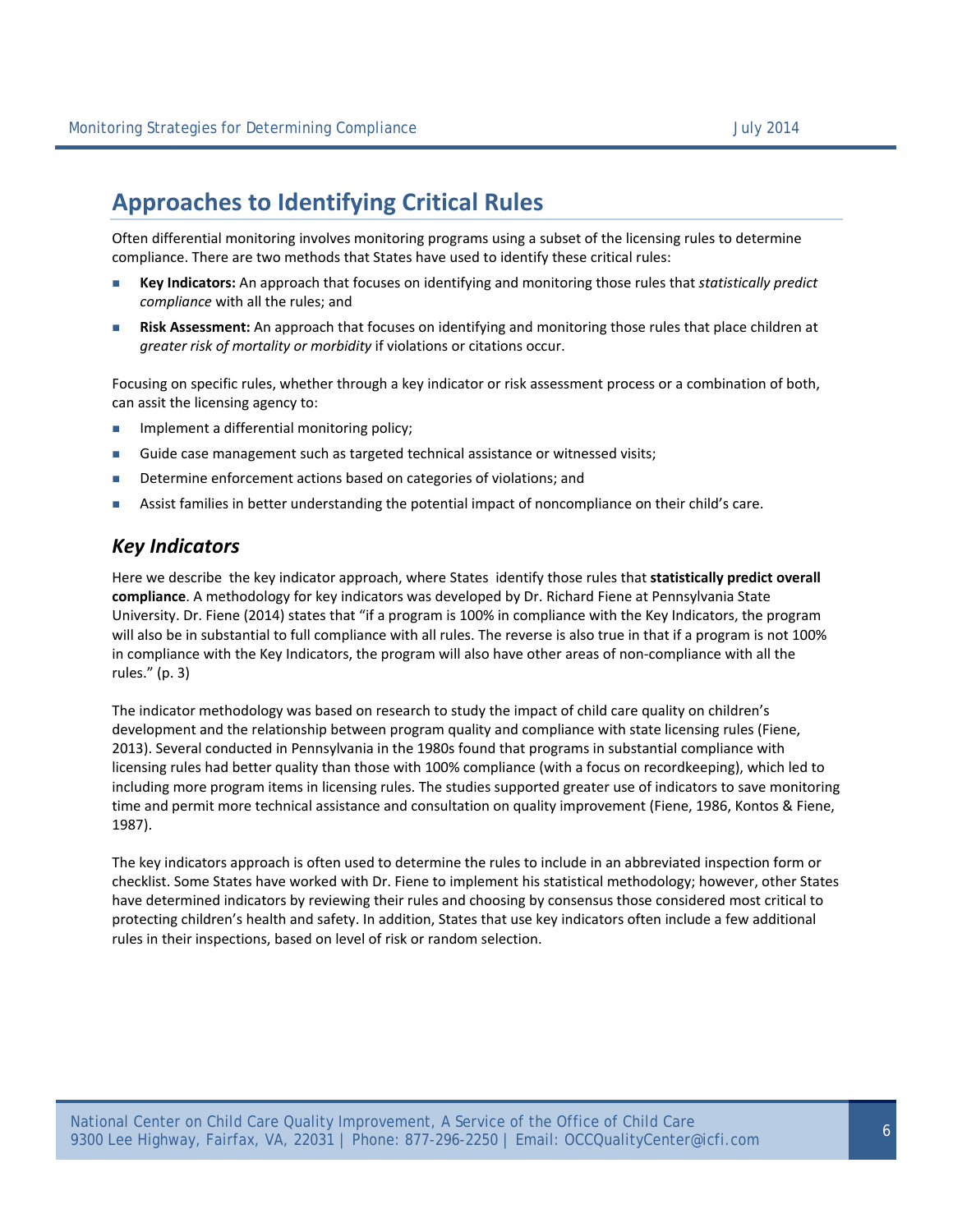### **Washington Employs Key Indicator System**

**Washington** based its system of monitoring checklists on the thirteen indicators developed by Dr. Richard Fiene (2002) for the U.S. Department of Health and Human Services a number of years ago. These are used across all types of programs—centers, FCC homes, and school-age programs. Providers with nonexpiring full licenses are monitored using an abbreviated checklist when the site has demonstrated a high level of compliance since the prior visit. This includes, but is not limited to, no valid complaints, compliance agreements, or other information demonstrating noncompliance with licensing rules. Licensors are required by policy to move to a full checklist in cases where providers are not in compliance with any of the key indicators. Washington has started to use electronic licensing forms and data gathering that will allow for statistical weighting in future years, after the data have matured. Washington's licensing agency includes some rules in addition to the key indicators in their abbreviated checklists.

#### **Policies and Procedures**

- Monitoring Visit Policies: http://www.del.wa.gov/publications/licensing/docs/MonitoringVisitPolicy.pdf
- Monitoring Visit Procedures: http://www.del.wa.gov/publications/licensing/docs/MonitoringVisitProcedure.pdf
- **Monitoring Tools**
	- Child Care Center Full Licensing Checklist: http://www.del.wa.gov/publications/licensing/docs/CenterLicensingChecklist.pdf
	- Child Care Center Abbreviated Monitoring Checklist: http://www.del.wa.gov/publications/licensing/docs/CenterMonitoringChecklist.pdf
	- FCC Home Full Licensing Checklist: http://www.del.wa.gov/publications/licensing/docs/FHLicensingChecklist.pdf
	- ◆ FCC Home Abbreviated Monitoring Checklist: http://www.del.wa.gov/publications/licensing/docs/FHMonitoringChecklist.pdf

### *Risk Assessment*

A risk assessment approach can be used to determine the rules that pose a **greater risk of harm to children** if violated. Risk assessment is most often tied to classifying or categorizing rule violations and can be used to identify rules where violations pose a greater risk to children, distinguish levels of regulatory compliance, or determine enforcement actions based on categories of violations.

There are a number of ways licensing regulations can be assessed for risk, including the following:

- **Probability of harm (high, medium, low);**
- Severity of harm (extreme, serious, moderate, low); or
- Frequency of violation (numerous, repeated) based on those considered most critical to protecting children's health and safety.

States that choose a risk assessment approach must determine whether to assign a risk category to all rules or a selected set of rules. A risk category might be assigned to all rules so that enforcement can be tied to level of risk. For example, Florida has categorized all rule violations based on the threat of harm to children: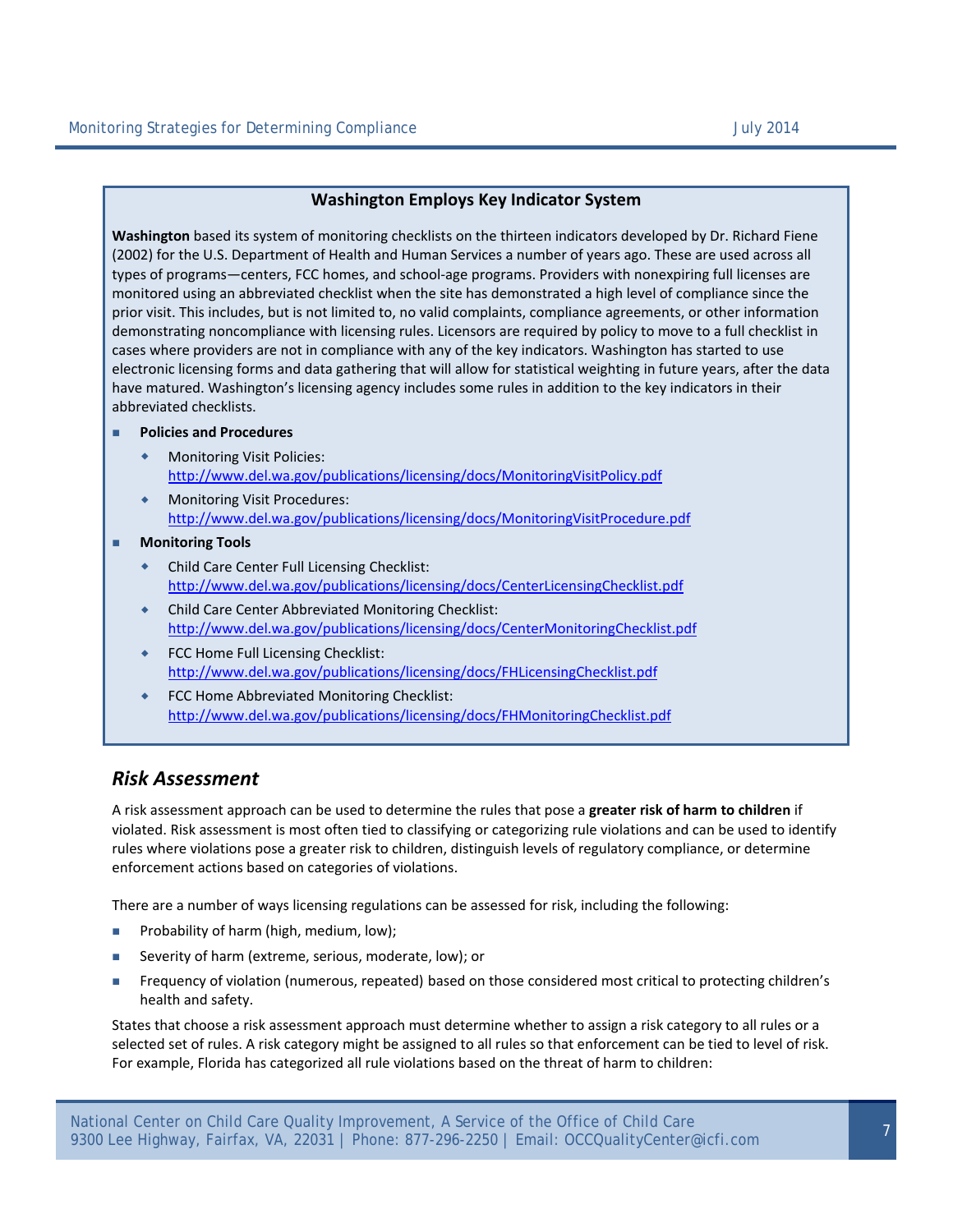- "Class I Violations" are the most serious in nature, pose an imminent threat to a child including abuse or neglect, and could or do result in death or serious harm to the health, safety, or well-being of a child;
- "Class II Violations" are less serious in nature than Class I violations, and could be anticipated to pose a threat to the health, safety, or well-being of a child, although the threat is not imminent; and
- "Class III Violations" are less serious in nature than either Class I or Class II violations, and pose a low potential for harm to children.

Alternatively, a licensing agency might only assign a risk category to a subset of rules if the primary purpose of risk assessment is to determine the need for further monitoring visits. **Ohio** has defined Serious Risk Noncompliances (SRNC) for centers and group child care homes based on requirements with the highest risk of harm if violated. Regulations are organized into three large categories*: 1) Lack of Supervision, 2) Administrative Negligence,* and *3) Environmental Hazards*. If a program has a certain number of serious risk violations, they receive additional full compliance inspections. A summary document of the requirements chosen as SRNC is available at http://jfs.ohio.gov/cdc/RiskRules.pdf.

**Oklahoma** has also identified serious noncompliances that expose children to conditions that present an imminent risk of harm. Their policies clarify that "Imminent risk of harm must be assessed based on the age of the child, the amount of time the caregiver was out of compliance, and the caregiver's efforts to mitigate the risk. Serious noncompliances are identified through licensing observations, confirmed complaint investigations, and/or selfreported incidences." The policies are available at http://www.okdhs.org/library/policy/oac340/110/01/0009003.htm.

Some States use risk assessment to **classify violations and determine enforcement approaches**. For example, in **Florida**, violations of the minimum health and safety standards are automatically classified as Class I, Class II, or Class III based on the potential for harm to a child. Enforcement actions, such as monetary fines, are determined by the classification of violations and number of occurrences in a progressive enforcement model. Licensing inspection reports are posted on the Florida Department for Children and Families Web site and include violation classifications. The definitions of the three classes are found in "Chapter 65C-22 Child Care Standards" of the *Florida Administrative Code* (8/1/2013) at http://nrckids.org/default/assets/File/StateRegs/FL/FL\_Chapter\_65C-22.pdf.

In **Utah,** rule violations are classified as Level 1, 2, or 3 violations, depending on both the seriousness of harm to a child that could result from the violation, as well as the likelihood that harm will occur. Level 1 findings are categorized as "cited" findings the first time they occur. Level 2 and 3 findings are initially classified as "technical assistance" findings, which mean that providers are given technical assistance and the opportunity to correct the violation. The number of rule violations and the severity of the violations determine if providers may be placed on a conditional license with additional monitoring inspections. The frequency of monitoring inspections may also increase due to noncompliance during the conditional period. Definitions of the violation levels are available in the "Introduction" section of the *Child Care Center Rule Interpretation Manual* at

http://health.utah.gov/licensing/rules/Interpretation/Center/Section%201-%20Introduction.pdf. Utah's interpretation manuals include noncompliance levels for each licensing requirement. The manuals are available at http://health.utah.gov/licensing/rules.htm.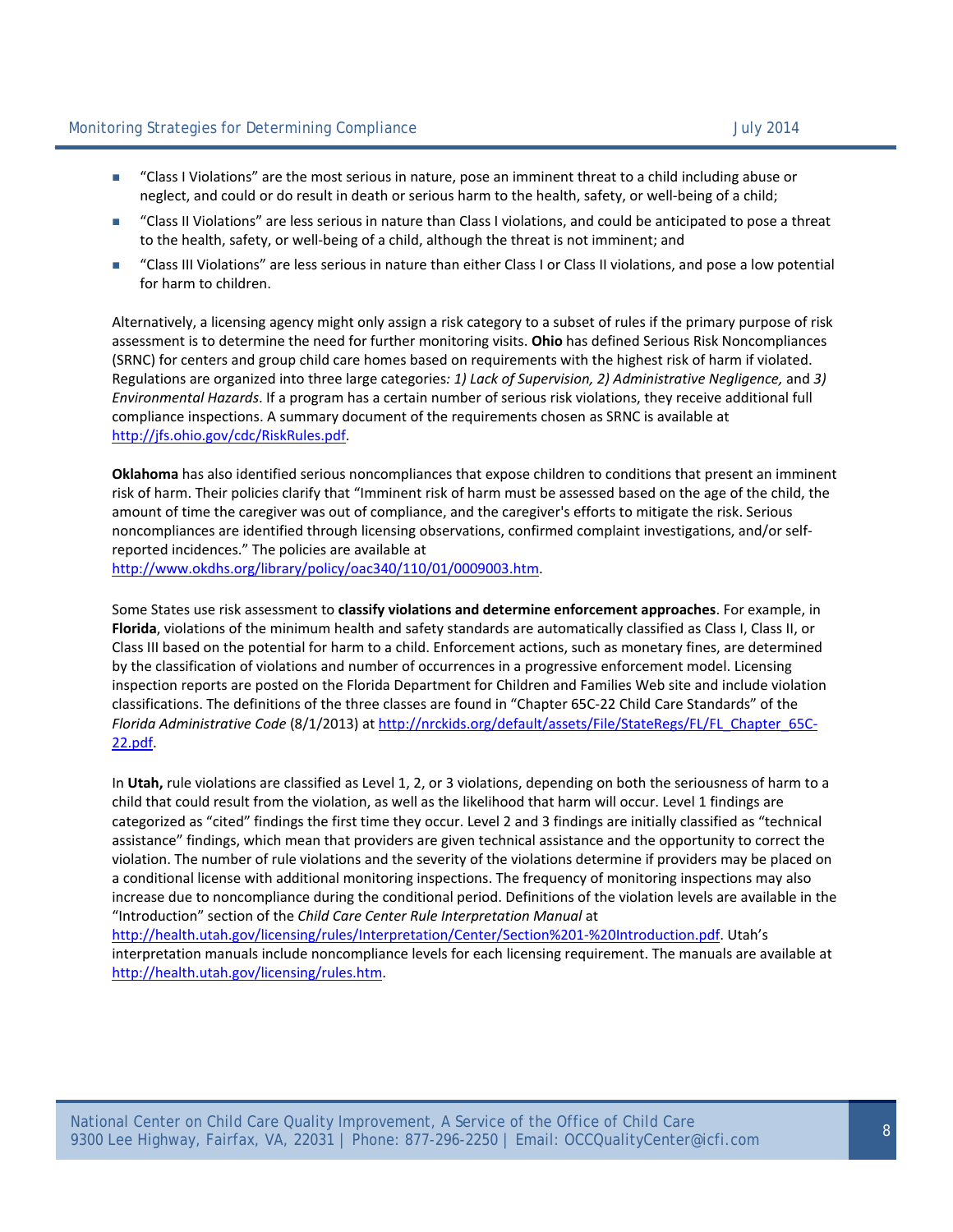### **Texas' Weighted Standards Based on Risk**

In **Texas**, all of the Child Care Licensing Minimum Standards have been assigned a weight (High, Medium High, Medium, Medium Low, or Low) based on the risk that a violation of that standard presents to children. Weights are noted within the minimum standards documents in the left margin next to each standard or subsection. Only those standards that can be violated (marked as a deficiency) are weighted. The weighted enforcement system utilizes the program's operations compliance history including the repetition of violations, investigations, types, and number and weight of deficiencies to generate the enforcement recommendations. The Texas licensing standards are available at http://nrckids.org/index.cfm/resources/state-licensing-and-regulationinformation/texas-regulations/.

In Texas, inspectors and investigators determine which standards to evaluate prior to the inspection but have the ability to add standards during the inspection, if needed. All standards must be evaluated at least once every two years. Standards may be re-evaluated as a result of investigations, follow up on previous deficiencies, or as part of a corrective action. The weighted enforcement system utilizes the operations compliance history, including the repetition of violations, investigations, types, and number and weight of deficiencies to generate the enforcement recommendations.

Licensing staff document observations to capture the scope and severity of the deficiency, but the weighted standards are now part of the licensing database and decisionmaking process, resulting in more consistent and equitable enforcement practices. The Child Care Licensing Automation Support System (CLASS)\* Risk Review is a tool that supplements the professional assessments of licensing staff. The CLASS Risk Review produces enforcement recommendations based upon the type, number, weight, and repetition of violations over the course of an operation's two-year compliance history. A Risk Analysis summary can be requested by staff seeking feedback on corrective actions. Facilities with serious deficiencies or a significant number of deficiencies, repeat deficiencies, or that fail to make timely corrections, are inspected more frequently to monitor the level of risk to children.

For more information, see "Section 4500: Evaluating Risk to Children" in the *Texas Licensing Policy and Procedures Handbook* at http://www.dfps.state.tx.us/handbooks/Licensing/Files/LPPH\_pg\_4300.asp#LPPH\_4500.

*\*CLASS is the Child Care Licensing Automation Support System. It is a computer application used by Texas licensing staff for record management.*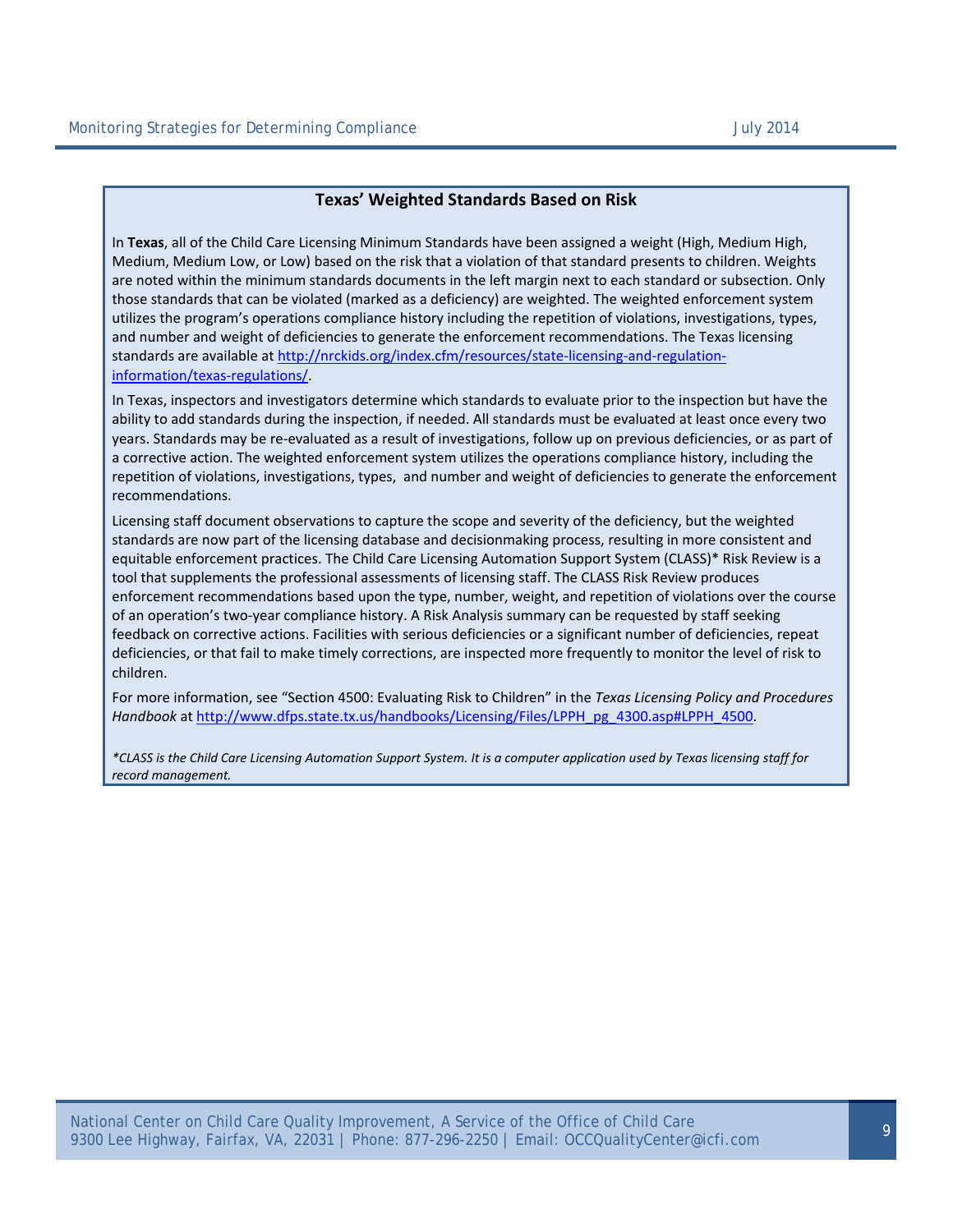### **Georgia's Core Rules**

**Georgia** uses a core rule reference chart to determine and assess the health and safety risk of noncompliance to children. When child care licensing consultants conduct inspections, they use the chart to assess the level of severity of the violation and guide their decisionmaking on issuing citations. Each time any core rule within the core rule categories is cited, the risk level of the citation is also assessed. Risk level is assigned at low, medium, high, and extreme levels. The number of core rule categories cited and the assigned risk level determines the annual compliance level. A facility's annual compliance status is determined on June 30 of each year, based on the performance for the past fiscal year (July 1-June 30), is posted on the public Web site, and remains in place for the next fiscal year. Additional information about Georgia's core rules is available at http://decal.ga.gov/ChildCareServices/CoreRulesInformation.aspx.

#### **Family Day Care Home Rule Categories**

- **Example 2** Criminal Records Check **Contact Contact Contact Contact Contact Contact Plant**
- **Discipline Playgrounds**
- 
- **Infant Sleeping Safety Requirements**
- **D** Overcrowding Registration Requirements
- 
- 
- **Field Trips Staff:Child Ratios** 
	- **Supervision**
	- **Swimming Pools and Water Related Activities**

#### **Child Care Learning Center and Group Day Care Home Core Rule Categories**

- **Diapering Areas and Practices Physical Plant**
- **Discipline Playgrounds**
- 
- **Infant Sleeping Safety Requirements Example 20 Infant Sleeping Safety Requirements**
- 
- 
- 
- **Field Trips Staff:Child Ratios** 
	-
- **EXECUTE:** Hygiene **Swimming Pools and Water Related Activities CO**
- **Medications Transportation**

# **Issues To Consider**

The goal of differential monitoring, abbreviated compliance tools, risk assessment and key indicators is to create efficiencies and greater effectiveness in monitoring and enforcement, permitting more time for monitoring, especially of those facilities with lower compliance that need more technical assistance and program consultation. It should be noted, however, that these strategies should only be implemented when built on a strong licensing structure with a foundation of adequate periodic unannounced inspections. The States surveyed for this report use different tools and methodologies for measuring compliance, and feel that this practice has increased their enforcement capability. The increased use of these methodologies across States raises some questions for the field to consider:

- While abbreviated compliance forms are widely used, most are not developed using a methodology that statistically predicts compliance. Are all of these methods equally effective in measuring the level of compliance with licensing rules?
- Are all abbreviated compliance systems successful in creating both efficient and effective use of resources? What are the similarities and differences and what is their impact on effective regulation?
- What is the best mix of the measurement methodologies discussed in this report for consistent and strong enforcement of the licensing rules?

National Center on Child Care Quality Improvement, A Service of the Office of Child Care national center on child care Quality improvement, A service or the Office or child care<br>9300 Lee Highway, Fairfax, VA, 22031 | Phone: 877-296-2250 | Email: OCCQualityCenter@icfi.com